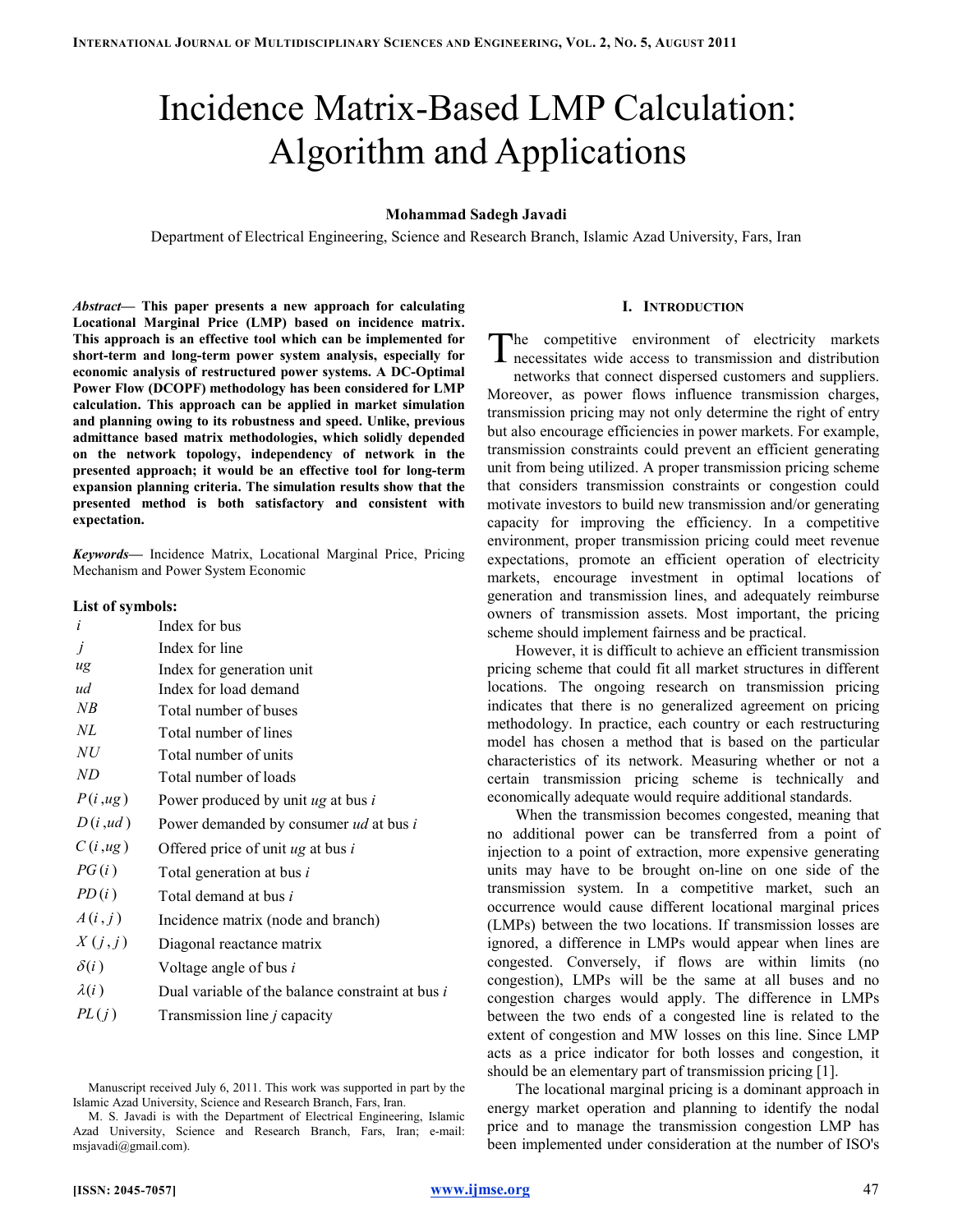such as PJM, New York ISO , ISO-New England, California ISO, and Midwest ISO [2-4].

Locational marginal prices may be decomposed into three components: marginal energy price, marginal congestion price, and marginal loss price [1, 5-6]. The LMP can be calculated by the Optimal Power Flow (OPF) and DCOPF-based simulations. The DCOPF has been used by many utilities for price forecasting and system planning [5], [7].

In many paper LMP calculated as a deterministic variable [5]. Considering the uncertainties associated with the input data of load flow, the LMP can be considered as a stochastic variable. Therefore calculation of LMP as a random variable can be very useful in power market forecasting studies [7].

Other method is Point Estimation Method (PEM) [7-8]. This method used two or more point to calculate mean and variance of desired variable and estimate PDF and CDF of this variable.

Point Estimation Method (PEM) has lack of accuracy although has a good speed. It can be seen that the results of point estimation method in [7] have a few differences from deterministic calculation .

Several earlier works [9-13] have reported the modeling of LMPs, especially in marginal loss model and related issues. Reference [9] points out the significance of marginal loss price, which may differ up to 20% among different zones in New York Control Area based on actual data. Reference [10] presents a slack-bus-independent approach to calculate LMPs and congestion components.

Reference [11] presents a real-time solution without repeating a traditional power flow analysis to calculate loss sensitivity for any market-based slack bus from traditional Energy Management System (EMS) products based on multiple generator slack buses. Reference [12] demonstrates the usefulness of dc power flow in calculating loss penalty factors, which has a significant impact on generation scheduling. The authors of [12] also point out that it is not advisable to apply predetermined loss penalty factors from a typical scenario to all cases. Reference [13] presents LMP simulation algorithms to address marginal loss pricing based on the dc model.

From the viewpoint of generation and transmission planning, it is always crucial to simulate or forecast LMPs, which may be obtained using the traditional production (generation) cost optimization model, given the data on generation, transmission, and load [14], [6]. Typically, dc optimal power flow (DCOPF) is utilized for LMP simulation or forecasting based on production cost model via linear programming (LP) owing to LP's robustness and speed. The popularity of DCOPF lies in its natural fit into the LP model. Moreover, various third-party LP solvers are readily available to plug into DCOPF model to reduce the development effort for the vendors of LMP simulators [5].

This paper as follows. Theoretical consideration of modeling the DCOPF based on incidence matrix is presented in next section. Simulation results are presented in section III and conclusion of this paper is conducted in last section.

# II. THEORETICAL CONSIDERATIONS

Earlier studies of LMP calculation with DCOPF ignore the line losses. Thus, the energy price and the congestion price follow a perfect linear model with a zero loss price. However, challenges arise if nonlinear losses need to be considered in LMP calculations.

The lossless DCOPF can be modeled as the minimization of the total production cost subject to energy balance and transmission constraints. The voltage magnitudes are assumed to be unity and reactive power is ignored. Also, it is assumed that there is no demand elasticity. This model may be written as LP:

Min 
$$
\sum_{i=1}^{NB} \sum_{u g=1}^{NU} [P(i, u g)*C(i, u g)]
$$
 (1)

Subject to:

$$
PG(i) = \sum_{ug=1}^{NU} P(i, ug)
$$
 (2)

$$
PD(i) = \sum_{ud=1}^{ND} D(i, ud)
$$
 (3)

$$
PG(i) - PD(i) = \sum_{j=1}^{NL} A(i,j)^* PL(j) \perp \lambda(i) \quad (4)
$$

$$
\sum_{i=1}^{NB} A(i,j)^* \delta(i) = \sum_{j=1}^{NL} X(j,j)^* PL(j)
$$
 (5)

$$
PL^{\min}(j) \le PL(j) \le PL^{\max}(j)
$$
 (6)

$$
P^{\min}(i, ug) \le P(i, ug) \le P^{\max}(i, ug)
$$
\n<sup>(7)</sup>

Aggregated generation and demand at each bus are represented in (2) and (3), respectively. Generation and demand balance addressed in (4) by implementing the incidence matrix, this equation corresponds with injection power through power transmission lines connected to bus i. Locational marginal price is the dual variable of the balance constraint at bus  $i$  and indicated as  $\lambda(i)$ . Power transmitted through transmission lines is indicated as (5) using correspondence diagonal reactance matrix, X. Transmission line limits and power generation boundary

Constraints (6) and (7) enforce the transmission capacity limits of each line and each generation unit, respectively.

The first step is extracting corresponding incidence matrix of the network. Fig. 1 shows a simple network which consists of three buses and three lines. Each network can be represented as a graph and such a directional graph. Each bus indicated as a node and each transmission line addressed as a directed branch. In the corresponding incidence matrix, nodes and branches indicated as rows and columns, respectively. In the incidence matrix, "1" indicates if branch leaves node, "-1" if branch arrives at node and "0" if no connection.

It should be noted that the mathematical formulation in this paper extends the general formulation of single generator and single load for each bus. Aggregated production and load demand are modeled in this paper. Despite of recent papers which claim that actual implementation can be more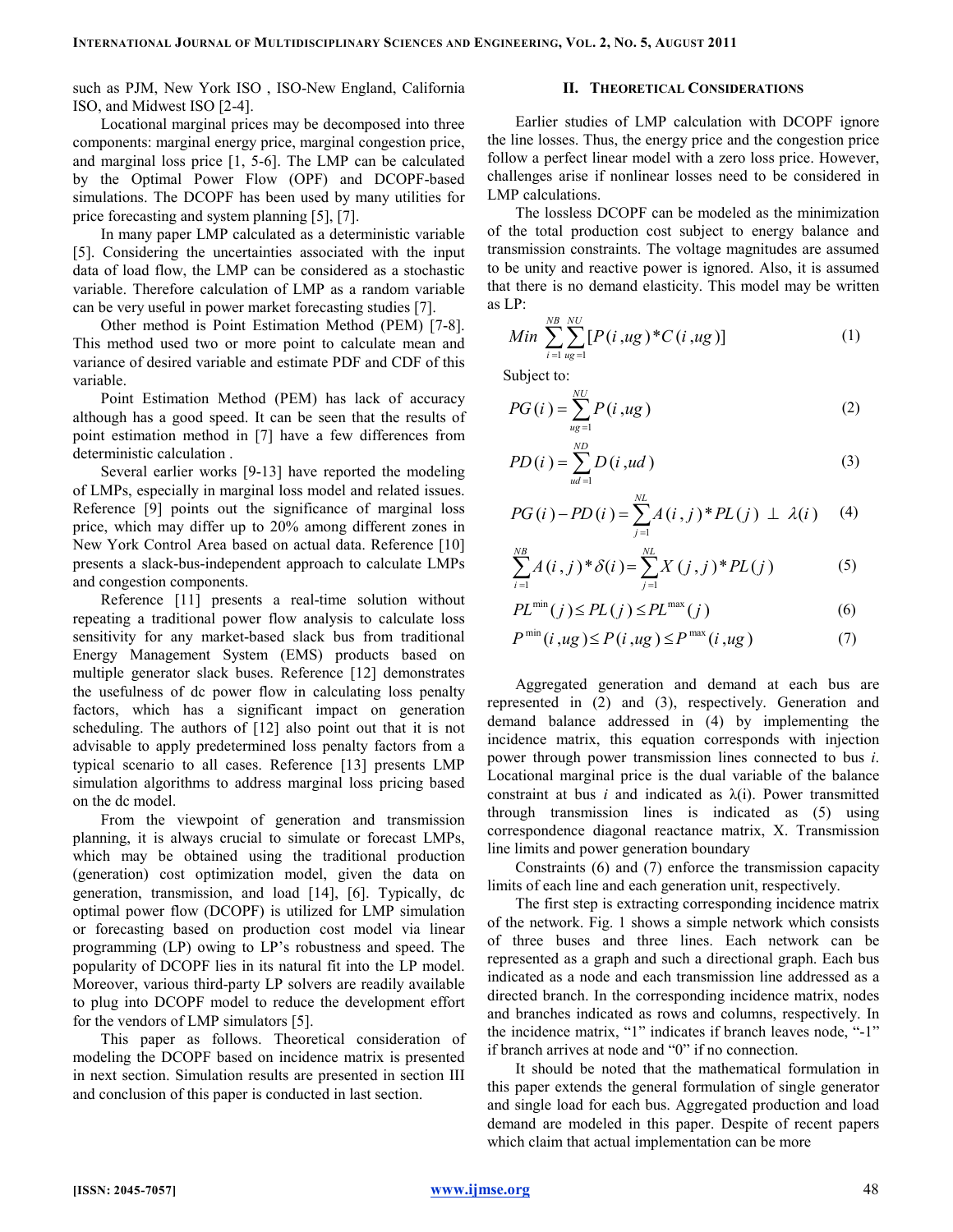

Fig. 2. Directional graph of simple power system

Table I: Incidence matrix of simple power network

| A(i,j) |              |      | Lines |   |
|--------|--------------|------|-------|---|
|        |              |      | 2     | 3 |
|        |              |      |       |   |
| Buses  | $\mathbf{2}$ | $-1$ | 0     |   |
|        | 3            |      |       |   |

complicated considering multiple generators and loads [5], the incidence matrix based formulation ignores both multiple generation units and multiple transmission lines between buses. It also should be noticed that implementing the incidence matrix methodology eliminates the network interdependencies because of admittance matrix structure in conventional power flow. This approach would be useful in contingency analysis of power network. In contingency analysis it is very important to utilize a fix algorithm and eliminating the topological changes. For multiple generation units which installed in each bus, contingency analysis would be easily carried out, but for transmission line contingencies because of changing the admittance elements but in the incidence matrix formulation this objection has been removed. The incidence graph is illustrated as Fig. 2, and Table I represents the corresponding incidence matrix.

The diagonal reactance matrix is easily extracted from grid. For example  $X(1,1)$  indicates the first line, L.1 in the grid. Similarly,  $X(2,2)$  and  $X(3,3)$  imply L.2 and L.3, respectively. One of the advantages of this network representation by using incidence matrix is appeared in contingency analysis which outages of both generation units and transmission lines would be modeled easily. For example,

when a transmission line outage is occurred, by assigning "0" in line capacity, the entire impacts of corresponding transmission line is eliminated easily.

Another application of this methodology is in the transmission and generation expansion planning, which examined in the simulation section.

#### III. SIMULATION STUDIES

In order to validate the proposed incidence matrix based LMP calculation, a PJM five bus, six lines test system, which is a standard test case, is considered here. The benchmark parameters are listed in tables II and III. Demanded load at buses B, C and D, are similarly 300MW. The system is slightly modified from the PJM 5-bus system [2] and will be used for the rest of this paper. The generation cost at Sundance (unit 4.1) is modified from the original \$30/MWh to \$35/MWh to differentiate its cost from the Solitude (unit 3.1) for better illustration.



Fig. 3. Base case of the PJM 5-Bus example

The system can be roughly divided into two areas, a generation center consisting of Buses A and E with three lowcost generation units and a load center consisting of Buses B, C, and D with 900 MWh load and two high-cost generation units. The transmission line impedances are given in Table I, where the reactance is obtained from [2] and the resistance is assumed to be 10% of the reactance. Here only the thermal flow limit of Line DE (Line 6) is considered for illustrative purpose.

Table II. Line impedance and flow limits

| <b>Line Number</b> |       |       |       | 4     |       | 6     |
|--------------------|-------|-------|-------|-------|-------|-------|
| Connection         | AВ    | AD    | AЕ    | BС    | CD    | DE    |
| $R\%$              | 0.281 | 0.304 | 0.064 | 0.108 | 0.297 | 0.297 |
| $X\%$              | 2.81  | 3.04  | 0.64  | 1.08  | 2.97  | 2.97  |
| Limit(MW)          | 999   | 999   | 999   | 999   | 999   | 240   |

| Table III. Generation unit's data |          |                                                   |     |          |    |  |  |  |  |  |
|-----------------------------------|----------|---------------------------------------------------|-----|----------|----|--|--|--|--|--|
| Unit                              | Location | <b>Indication</b><br>Pmin<br><b>Offer</b><br>Pmax |     |          |    |  |  |  |  |  |
| Alta                              | А        | 1.1                                               | 110 | $\Omega$ | 14 |  |  |  |  |  |
| <b>Park City</b>                  | А        | 1.2                                               | 100 | $\Omega$ | 15 |  |  |  |  |  |
| Solitude                          | C        | 3.1                                               | 520 | $\Omega$ | 30 |  |  |  |  |  |
| <b>Sundance</b>                   | D        | 4.1                                               | 200 | $\Omega$ | 35 |  |  |  |  |  |
| <b>Brighton</b>                   | E        | 5.1                                               | 600 | $\Omega$ | 10 |  |  |  |  |  |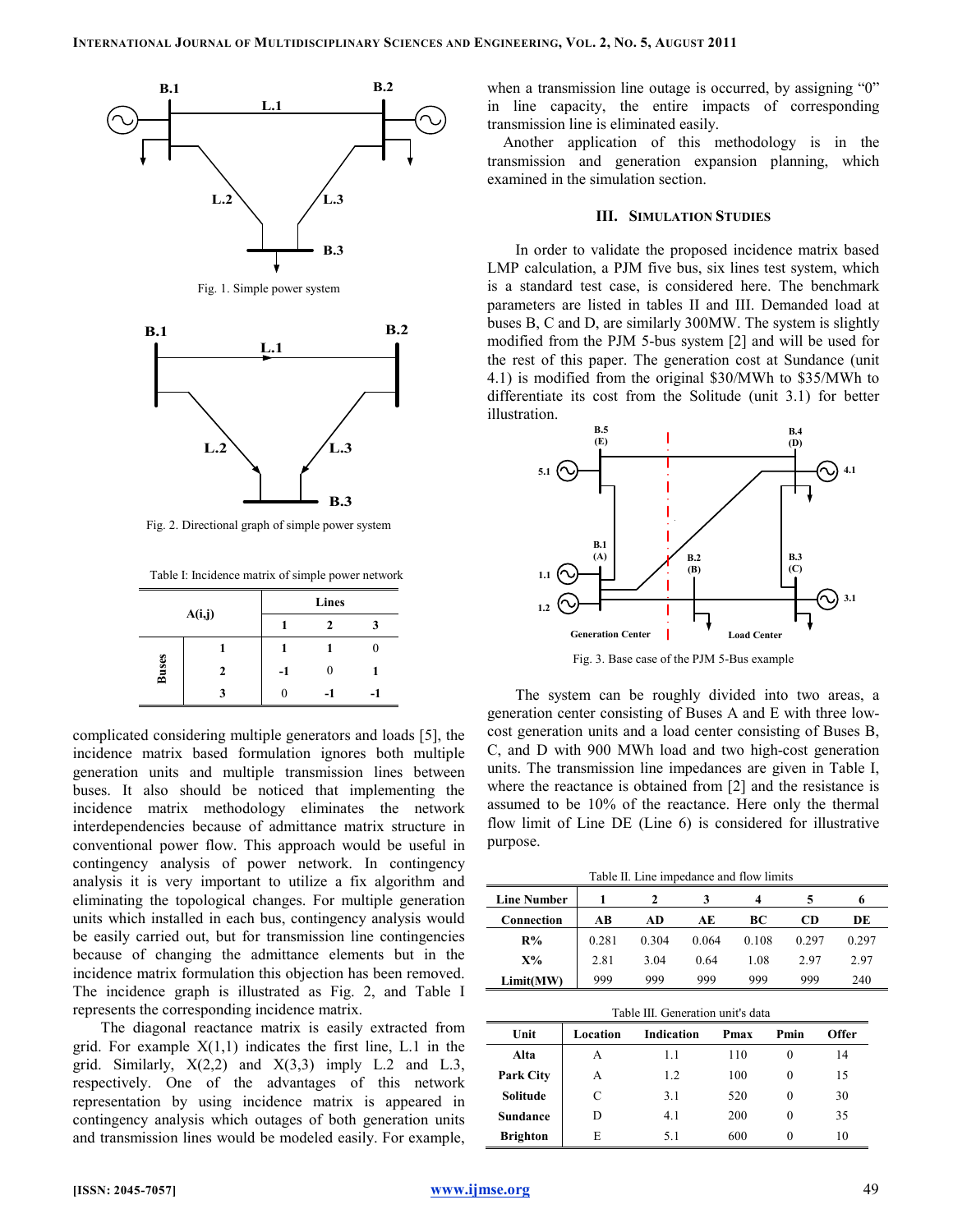## A. LMP Calculation

Based on previous consideration, LMP of each bus is the dual variable of load balance equation. In this case, total demand is 900MW and installed capacity is 1530MW. Each generation company, GENCO, offer its price to maintaining consumer load. Incidence and reactance matrixes are addressed in appendix tables A1 and A2 respectively. Summary of load dispatch is presented in table IV.

Table IV. Generation dispatch results and LMP

| <b>Bus</b> | <b>Indication</b> | Generation | LMP    |
|------------|-------------------|------------|--------|
|            | 1.1               | 110.00     |        |
|            | 1.2               | 100.00     | 15.826 |
| 2          |                   |            | 23.680 |
| 3          | 3.1               | $\theta$   | 26.699 |
| 4          | 4.1               | 116.079    | 35,000 |
| 5          | 5.1               | 573.921    | 10.000 |

## B. Contingency Analysis

In contingency analysis it is possible to considering all generation units and transmission lines. In this paper two possible contingencies are considered, at first, outage of the unit 1.2, which called Case I, is considered. The simulation results are presented in table V. Operation cost is 13427.755 \$/h in this case. Second case, Case II, considers the outage of line AE. Operation cost in this case is 22317.987 \$/h and generator's dispatch are addressed in table VI.

These high LMP which has been occurred in Case II imply that transmission lines have important role in power system. It also should be noted that congestion of the transmission lines has an economic signal for network expenditure.

## C. Expansion Planning

In the recent case, it has been noticed that congestion of available transmission cost enforced the additional cost of

Table V. Generation dispatch results and LMP, for Case I

| <b>Bus</b> | Indication | Generation | LMP    |  |
|------------|------------|------------|--------|--|
|            | 1.1        | 110.00     | 23.451 |  |
|            | 1.2        | Out        |        |  |
| 2          |            |            | 28.182 |  |
| 3          | 3.1        | 152.449    | 30.000 |  |
| 4          | 4.1        | 37.551     | 35.000 |  |
| 5          | 5.1        | 600.00     | 19.942 |  |

| <b>Bus</b>   | Indication | Generation | LMP    |
|--------------|------------|------------|--------|
|              | 1.1        | 110.00     | 52.732 |
| 1            | 1.2        | 100.00     |        |
| $\mathbf{2}$ |            |            | 45.468 |
| 3            | 3.1        | 520.00     | 42.677 |
| 4            | 4.1        | 79.119     | 35.000 |
| 5            | 5.1        | 90.881     | 10.000 |

operation. In this case, the expenditure of transmission lines is considered.

Suppose that the planner decides to expand the DE line. For this sake, he decides to add a parallel similar transmission line in this corridor. It is very simple to takes into accounts in the incidence matrix DCOPF model. The reactance of corresponding line (Line 6) is modified from the original 0.0297 to 0.01485 and also, transmission line capacity is modified from the original 240MW to 480MW. The simulation results show that this expenditure plan eliminates network constraints and this case is equally with a traditional economic dispatch (EDC). The marginal operation cost is 30\$/MWh for entire network.

#### IV. CONCLUSION

The proposed Incidence Matrix-Based LMP calculation is simple approach to implementing for large scale power system analysis regardless of time horizon analysis. In short-term analysis, such as Day A-head market clearing, mid-term analysis such as maintenance scheduling or fuel allocation and in the long-term analysis such as expansion planning studies; this approach would be applicable.

This can reduce the computational effort since it does not require the algorithm to run till convergence. Therefore, it fits a simulation or planning purpose well if the accuracy is reasonably acceptable. The simulation results on the benchmark PJM 5-bus system show the feasibility and applicability of the proposed method in short-term, mid-term and long-term analysis. Simulation results also show that the presented method is both satisfactory and consistent with expectation.

#### **REFERENCES**

- [1] M. Shahidehpour, et al., Market Operations in Electric Power Systems. New York: John Wiley & Sons, 2002.
- [2] PJM Training Materials-LMP 101, PJM
- [3] NYISO Transmission & Dispatch Operations Manual,NYISO,1999
- [4] FERC electric rate schedule, ISO-New England, 2001.
- [5] F. Li and R. Bo, "DCOPF-Based LMP Simulation: Algorithm, Comparison With ACOPF, and Sensitivity," IEEE Trans. Power Syst., vol. 22, pp. 1475-1485, Nov. 2007.
- [6] S. Stoft, Power System Economics-Designing Markets For Electricity. New York: IEEE/Wiley, 2002.
- [7] M. Davari, et al., "Determination of Mean and Variance of LMP Using Probabilistic DCOPF and T-PEM," presented at the PECon08, 2008.
- [8] C. L. Su, "Probabilistic load-flow computation using point estimate method," IEEE Trans. Power Syst., vol. 20, pp. 1843- 1851, 2005.
- [9] L. Liu and A. Zobian, "The importance of marginal loss pricing in an RTO environment," Electricity J., vol. 15, pp. 40-45, Oct. 2002.
- [10] E. Litvinov, et al., "Marginal loss modeling in LMP calculation," IEEE Trans. Power Syst., vol. 19, pp. 880-884, May 2004.